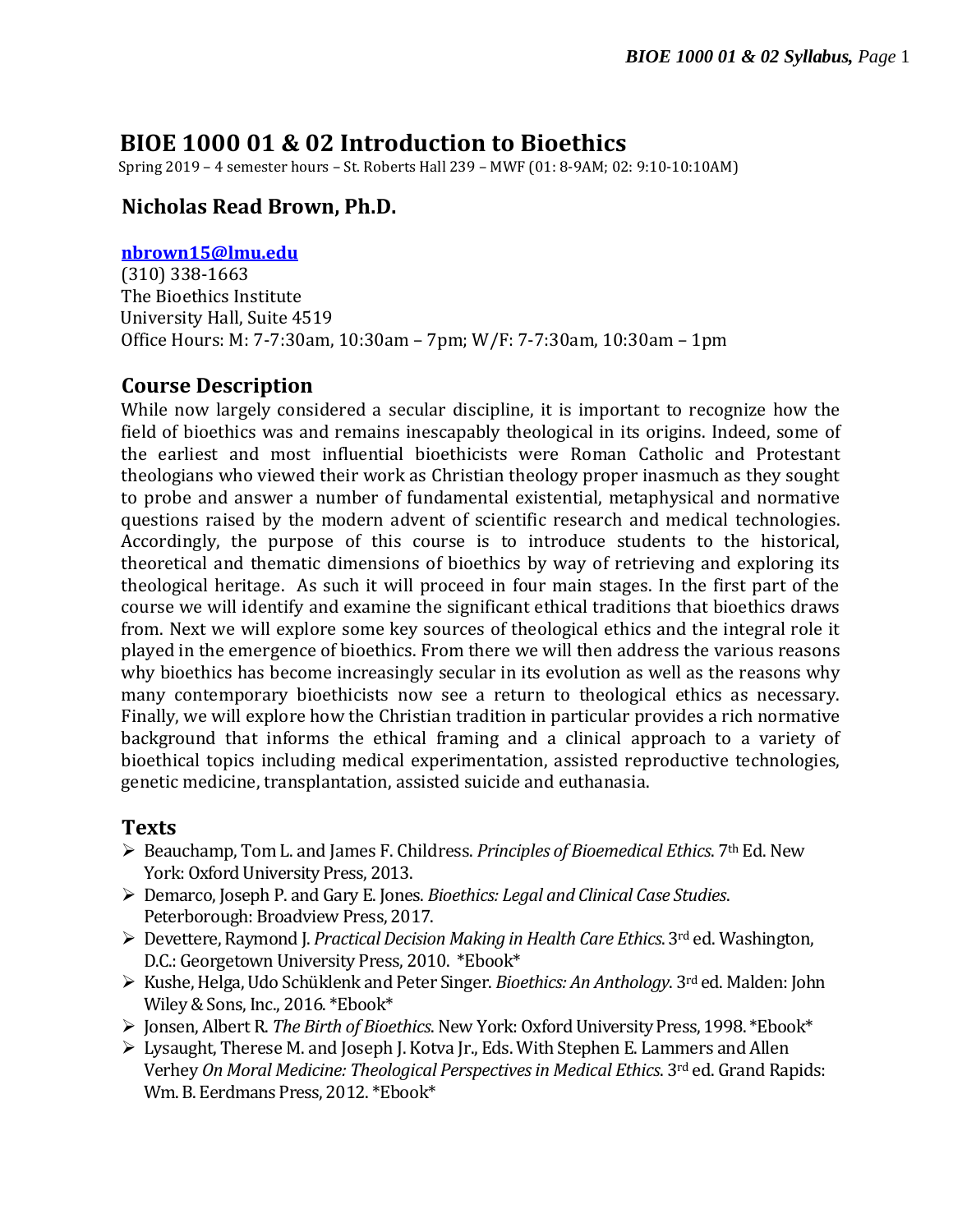## **Course Goals**

The purpose of this course is to help students:

- 1) Develop a familiarity with and fluency of classical Christian primary sources (i.e. Scripture, Ecumenical creeds, Patristic texts, etc.) and to hermeneutically interpret and appropriate these sources in a contemporary medical and research context.
- 2) Compare similarities and differences between Catholic and Protestant ethicists as well as compare the Christian theological tradition with other religious traditions.
- 3) Appreciate the contributions of contemporary theological ethics to contemporary bioethical debates.
- 4) Familiarize students with the main ethical theories of bioethics and identify the philosophical and theological components of the public discussion on bioethical issues.
- 5) Engage in the critical analysis of bioethical questions and articulate their theoretical and practical dimensions in light of a Christian normative framework.

#### **Course Requirements**

- 1) *Two exams.* The Mid-term and Final Exams will consist of a combination of multiple choice, true/false, short answer and three short essay questions. A make-up exam is permitted only in an emergency situation, and if previously arranged with the professor. Each exam will only test you on the material previously covered and will not be comprehensive in nature. The instructor will provide a study guide for both exams.
- 2) *Four Quizzes.* Quizzes will cover major lecture topics and readings since the previous quiz or exam, including readings assigned for the day of the quiz. Quizzes will contain short-answer questions, multiple choice, and true/false questions.
- 3) *Written assignments.* 
	- a. The seven **Analysis Papers** (1 single-spaced page, 500 words) will ask you to concisely and cogently summarize the most salient points of two of the assigned weekly readings and then critically evaluate its position in light of your own theological and ethical convictions. These papers will be graded on three criteria: 1) substantive summary of the authors' arguments; 2) level and quality of your critical engagement and reflection; and 3) formatting and grammar.
	- b. The four **Case Study Papers** (2 single-spaced pages, 1000) will ask you to succinctly summarize and critically evaluate a case study selected from Joseph DeMarco and Gary Jones's *Bioethics: Legal and Clinical Case Studies*in consultation with other assigned course material.

Papers must be word processed, and turned in with 1 inch margins and using a 12-point size Times New Roman font. Please put a heading on your analysis papers that contains your name, the date, title, relevant class info and appears as follows: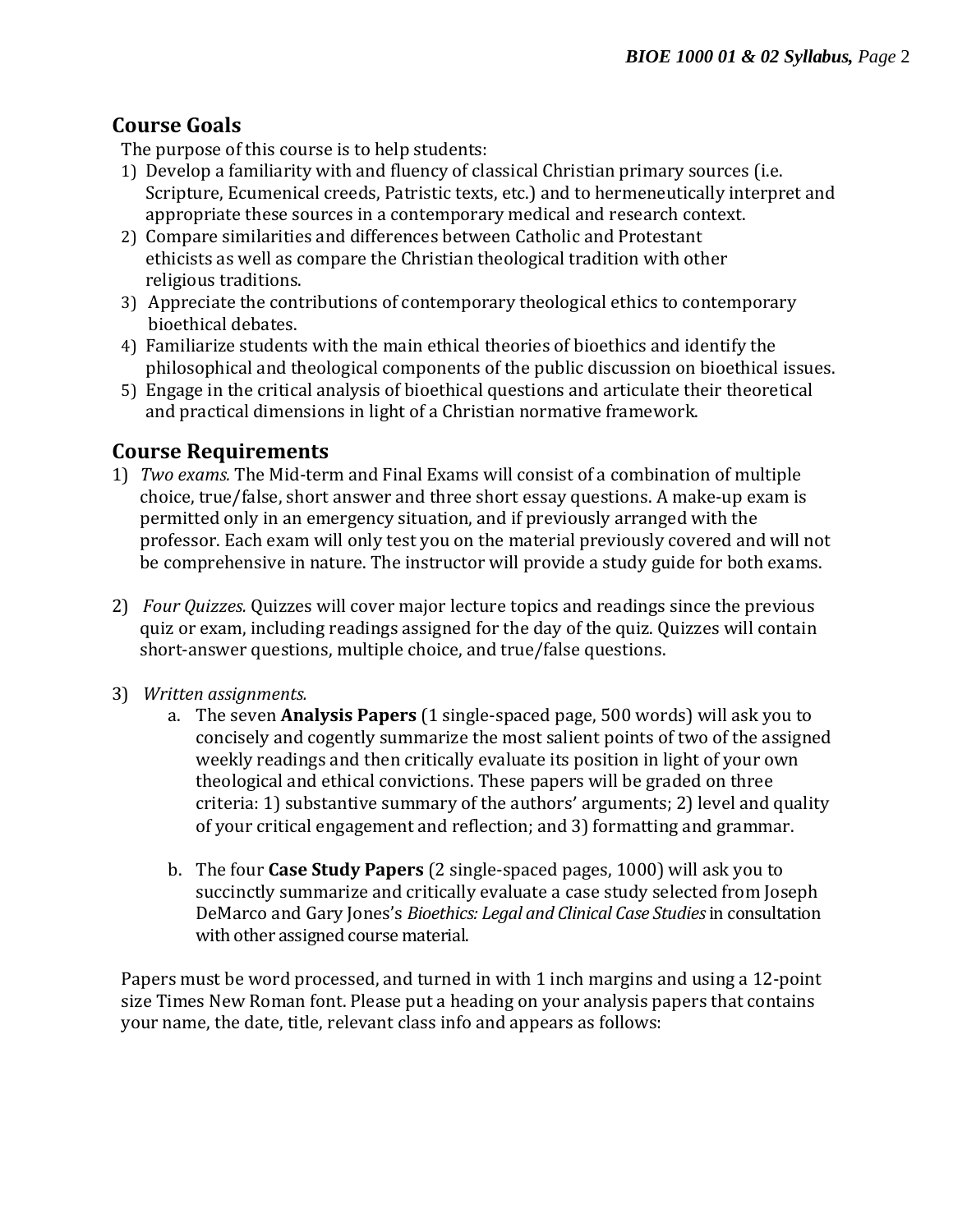*Name BIOE 1000 01 or 02 Date Analysis Paper #1 or Case Study #1*

Failure to do so will result in a deduction of points. *All written assignments must be submitted in a hard copy paper form. Electronically submitted written assignments will not be accepted.* 

**Late Assignments**–Written assignments turned in late will be penalized a full letter grade (i.e.  $-$  A to B, B to C) per day late for the first three days (1 day = 24 hours). Written assignments will not be accepted after the third day late.

**Citations***–*The analysis and case study papers that we are doing are focused on building your document-reading skills. I am mostly interested in your ideas. But, when you inevitably draw upon ideas from other authors, whether they are from our course readings or your own research, all material must be properly cited. Please use parenthetical citations for the analysis papers (i.e., Devettere, 56), and case study papers.

**Errors** – I expect your written work to be *free from errors in spelling, grammar, and mechanics*. It is very hard for me to understand your great ideas if I cannot read your text. Thus, if you have a lot of errors, your paper will be penalized. Having more than five errors in any written assignment will result in the reduction of the grade by one fraction of a grade (e.g.  $A+$  reduced to  $A$ ,  $B$  reduced to  $C+$ , etc.). More than ten errors in any written assignment will result in the reduction of the grade by two fractions of a grade. More than fifteen errors will result in an "F" on the assignment. If you have particular difficulties with writing in English, please 1)discuss the situation with the instructor and 2) avail yourself of the Writing Support Center(x82847) and [academics.lmu.edu/arc/tutoring/writing support/.](../../../Spring%202018/BIOE%201000/AppData/Local/Box/Box%20Edit/Documents/AppData/Local/Box/Box%20Edit/Documents/AppData/Local/Box/Box%20Edit/nbrown15/AppData/Local/Microsoft/Windows/Temporary%20Internet%20Files/nbrown15/AppData/Local/Microsoft/Windows/Temporary%20Internet%20Files/Content.Outlook/9QOJDLSB/academics.lmu.edu/arc/tutoring/writing%20support/)

#### **Statement on Plagiarism**

"Loyola Marymount University is a community dedicated to academic excellence, student- centered education, and the Jesuit and Marymount traditions. Academic honesty respects the intellectual and creative work of others, flows from dedication to and pride in performing one's own best work, and is essential if true learning is to take place." (See LMU Honor Code and Process, p.61-64, undergraduate bulletin). As a LMU Lion, by the Lion's code, you are pledged to academic honesty, integrity, and respect for staff, professors, and other students. While students are encouraged to work together, all collaboration must cease once the actual writing process begins.

Please also refer and familiarize yourself with LMU's Statement on Academic Honesty which can be accessed here:

[http://academics.lmu.edu/media/lmuacademics/academichonesty/documents/Acade](http://academics.lmu.edu/media/lmuacademics/academichonesty/documents/Academic%20Honesty%20Policy%20FINAL%20Appendices--051116.pdf) [mic%20Honesty%20Policy%20FINAL%20Appendices--051116.pdf](http://academics.lmu.edu/media/lmuacademics/academichonesty/documents/Academic%20Honesty%20Policy%20FINAL%20Appendices--051116.pdf)

## **Grading**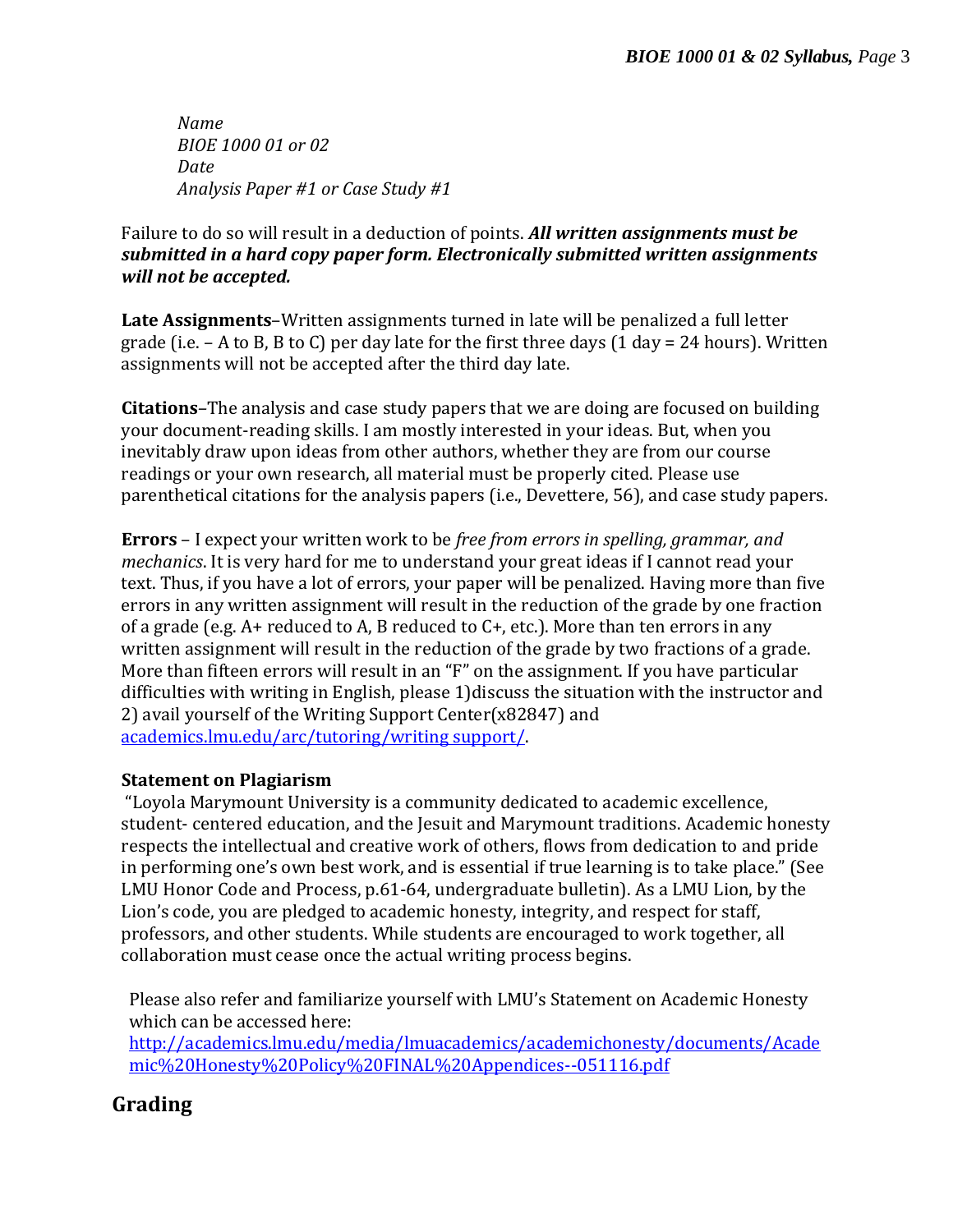| Mid-Term Exam  20%    |  |
|-----------------------|--|
|                       |  |
|                       |  |
| Analysis Papers25%    |  |
| Case Study Papers 25% |  |

The final course grade will be computed by weighted average and standard mathematical rules for rounding numbers.

Grading Scale **A** 100-94; **A-** 93-90; **B+** 89-87; **B** 86-84; **B-** 83-80; **C+** 79-77; **C** 76-73; **C-** 72-70; **D** 69-60; **F** 59-0

If you do all of the work required in a class in an adequate and average manner, you deserve a grade of "C." Grades of "B" are given for "very good" work. Grades of "A" are given for "excellent" work. Grades of "D" are given for "poor" work. Using the categories above, the grades sound something like:

- **A** ||Excellent comprehension, insightful analysis, and creative synthesis of material frequently makes *invaluable* contributions with clarity in spoken communication and no issues with mechanics in written work.
- **B**||Very good comprehension, solid analysis, and good synthesis of material, frequently makes *valuable* contributions to class with clarity in spoken communication and no issues with mechanics in written work.
- **C**|| Adequate comprehension, can do some analysis, beginning to synthesize material, frequently makes contributions to class with some clarity in spoken communication and some issues in written work.
- **D**||Difficulty comprehending material, little analysis, little ability to synthesize material, makes infrequent contribution to class or attempts to make contributions with little clarity in spoken communication and some problems in written work.
- **F**|| Difficulty comprehending material, no analysis, no ability to synthesize material, makes no worthwhile contribution to class, either in written or spoken form.

**Americans with Disabilities Act:** Students with special needs as addressed by the Americans with Disabilities Act who need reasonable modifications, special assistance, or accommodations in this course should promptly direct their request to the Disability Support Services Office. Any student who currently has a documented disability (physical, learning, or psychological) needing academic accommodations should contact the Disability Services Office (Daum Hall Room 224, 310-338-4216) as early in the semester aspossible. All discussions will remain confidential. Please visit <http://www.lmu.edu/dss> for additional information.

## **SCHEDULE OFASSIGNMENTS**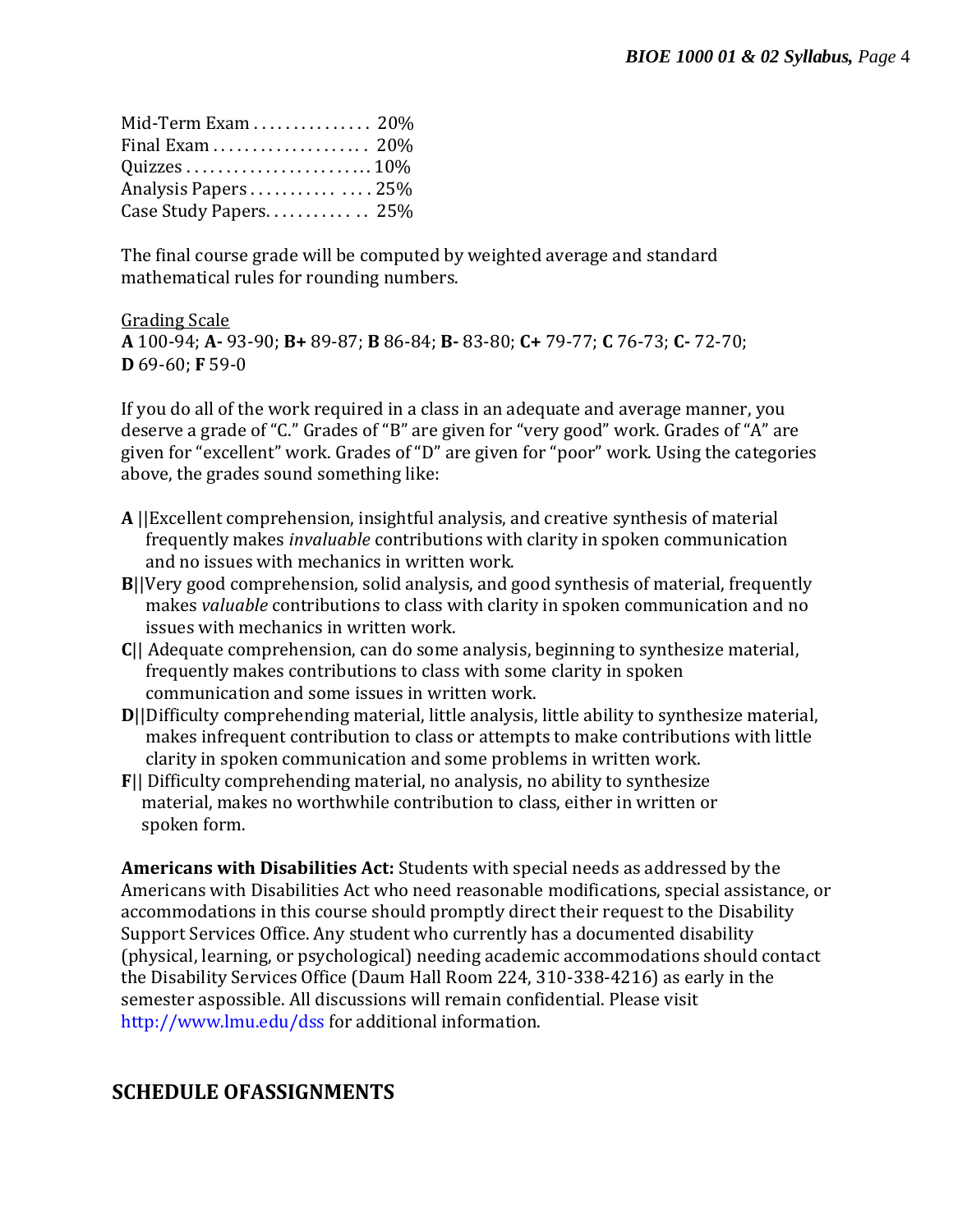- $\triangleright$  Students are responsible for possible syllabus modifications or other information announced in class, sent to your @**lion.lmu.edu** email address, or posted on the course Brightspace page.
- Students are responsible to complete readings **BEFORE** the start of class.

| <b>Dates</b> | <b>Topic/Readings</b>                                                                                                                                 | <b>Assignments</b>      |
|--------------|-------------------------------------------------------------------------------------------------------------------------------------------------------|-------------------------|
| Week 1       | Monday: Introduction to course; review of syllabus and class schedule;                                                                                |                         |
| Jan.14-18    | Wednesday: Laying the groundwork: Moral theory and ethical approaches in                                                                              |                         |
|              | bioethics - consequentialism and deontology                                                                                                           |                         |
|              | J. Demarco and G. Jones, Bioethics: legal and clinical case studies, pp. 11-                                                                          |                         |
|              | 44.                                                                                                                                                   |                         |
|              | R.J. Devettere, Practical Decisions in Health Care Ethics, pp. 1-19.                                                                                  |                         |
|              | Friday: Laying the groundwork: Moral theory and ethical approaches in                                                                                 |                         |
|              | bioethics continued - principilism, particularism, virtue ethics, ethics of care                                                                      |                         |
|              | J. Demarco and G. Jones, Bioethics: legal and clinical case studies, pp. 44 -                                                                         |                         |
|              | 66.                                                                                                                                                   |                         |
|              | R.J. Devettere, Practical Decisions in Health Care Ethics, pp. 47-69.                                                                                 | <b>Analysis paper 1</b> |
| Week 2       | Monday: No class - Martin Luther King, Jr. holiday                                                                                                    |                         |
| Jan.21-25    | Wednesday: Laying the groundwork: Moral theory and ethical approaches in                                                                              |                         |
|              | bioethics continued - principilism, particularism, virtue ethics, ethics of care                                                                      |                         |
|              | continued.                                                                                                                                            |                         |
|              | Laying the groundwork: Moral theory and ethical approaches in<br>Friday:                                                                              |                         |
|              | bioethics continued - principilism, particularism, virtue ethics, ethics of care                                                                      |                         |
|              | continued.                                                                                                                                            | <b>Analysis paper 2</b> |
| Week 3       | Monday: Ethics in a theological key: Creation, Redemption and Eschatology                                                                             |                         |
| Jan.28-      | G. Meilaender and W. Werpehowski, eds., The Oxford Handbook of<br>$\bullet$                                                                           |                         |
| Feb.1        | Theological Ethics, pp. 7-56. Lisa Sowle Cahill, R.R. Reno, and Kathryn<br>Turner                                                                     |                         |
|              | Wednesday: Ethics in a theological key: Creation, Redemption and Eschatology                                                                          | Quiz 1                  |
|              | continued                                                                                                                                             |                         |
|              | <b>Friday:</b> Ethics in a theological key: Scripture and reason and natural law                                                                      |                         |
|              | G. Meilaender and W. Werpehowski, eds., The Oxford Handbook of<br>$\bullet$                                                                           | <b>Analysis paper 3</b> |
|              | Theological Ethics, pp. 93-186. William Spohn and Stephen Pope.                                                                                       |                         |
| Week 4       | Monday: Ethics in a theological key: Scripture and reason and natural law                                                                             |                         |
| Feb.4-8      | continued                                                                                                                                             |                         |
|              | Wednesday: In the beginning: the theological emergence of bioethics                                                                                   |                         |
|              | A. Jolsen, The Birth of Bioethics, pp. 3-64.<br>$\bullet$                                                                                             |                         |
|              | J. R. Garrett, et al, eds., The Development of Bioethics in the United States,                                                                        |                         |
|              | pp. 17-23                                                                                                                                             |                         |
|              | Friday: In the beginning: the theological emergence of bioethics continued                                                                            |                         |
|              | H. T. Engelhardt, Foundations of Christian Bioethics, pp. 7-20.                                                                                       | <b>Analysis paper 4</b> |
| Week 5       | Monday: In the beginning: the theological emergence of bioethics continued                                                                            |                         |
| Feb.11-15    | A philosophical turn: the secularization of bioethics                                                                                                 |                         |
|              | A. Jolsen, The Birth of Bioethics, pp. 65-89.                                                                                                         |                         |
|              | H.T. Engelhardt, Foundations of Christian Bioethics, pp. 20-28.                                                                                       |                         |
|              | Wednesday: A philosophical turn: the secularization of bioethics continued<br>Stephen Lammers, "The Marginalization of Religious Voices in Bioethics" |                         |
|              | Timothy Murphy, "In Defense of Irreligious Bioethics"                                                                                                 |                         |
|              | Friday: A philosophical turn: the secularization of bioethics continued                                                                               |                         |
|              |                                                                                                                                                       | <b>Analysis paper 5</b> |
|              |                                                                                                                                                       |                         |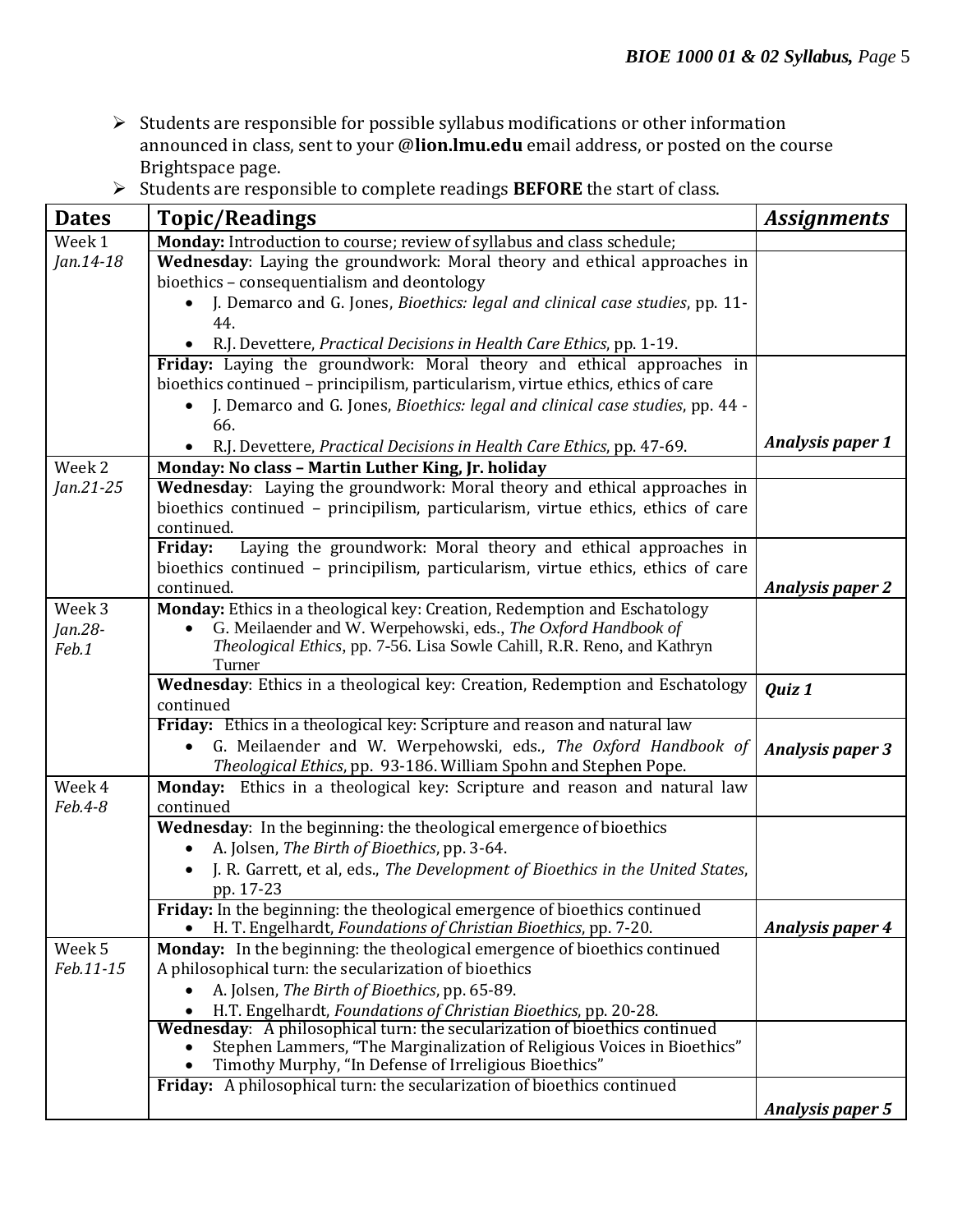| Week 6     | Monday: Conventional bioethics: the language of Principilism                          |                           |
|------------|---------------------------------------------------------------------------------------|---------------------------|
| Feb.18-22  | T. Beauchamp and J. Childress, Principles of Biomedical Ethics, pp. 1-30              |                           |
|            | <b>Wednesday:</b> The principle of autonomy                                           |                           |
|            | T. Beauchamp and J. Childress, Principles of Biomedical Ethics, pp. 101-<br>$\bullet$ |                           |
|            | 139.                                                                                  |                           |
|            | R.J. Devettere, Practical Decisions in Health Care Ethics, pp. 70-120.                | Quiz 2                    |
|            | Friday: The principle of autonomy continued                                           | <b>Analysis paper 6</b>   |
| Week 7     | Monday: The principle of nonmaleficence                                               |                           |
| Feb.25-    | T. Beauchamp and J. Childress, Principles of Biomedical Ethics, pp. 150-              |                           |
| Mar.1      | 201.                                                                                  |                           |
|            | R.J. Devettere, Practical Decisions in Health Care Ethics, pp. 286-320.               |                           |
|            | Wednesday: The principle of nonmaleficence continued                                  |                           |
|            | Friday: The principle of beneficence                                                  |                           |
|            | T. Beauchamp and J. Childress, Principles of Biomedical Ethics, pp. 202-              |                           |
|            | 248.                                                                                  |                           |
| Week 8     | Monday: The principle of justice                                                      |                           |
| $Mar.4-8$  | T. Beauchamp and J. Childress, Principles of Biomedical Ethics, pp. 249-              |                           |
|            | 301.                                                                                  |                           |
|            | Wednesday: Review for midterm exam                                                    |                           |
|            | Friday: Midterm Exam                                                                  |                           |
| Week 9     | <b>Monday: No class - Spring Break</b>                                                |                           |
| Mar. 11-15 | <b>Wednesday: No class - Spring Break</b>                                             |                           |
|            | Friday: No class - Spring Break                                                       |                           |
| Week 10    | Monday: Applied bioethics: Personhood                                                 |                           |
| Mar.18-22  | T. Beauchamp and J. Childress, Principles of Biomedical Ethics, pp. 62-100            |                           |
|            | Wednesday: Personhood continued                                                       |                           |
|            | M.T. Lysaught, et al, eds., On Moral Medicine, chps. 45, 48-50.                       |                           |
|            | Friday: Applied bioethics: Personhood continued                                       | <b>Analysis paper 7</b>   |
|            | R. J. Devetter, Practical Decisions in Health Care Ethics, pp. 121-149.               |                           |
| Week 11    | Monday: Applied bioethics: Research Ethics                                            |                           |
| Mar.25-29  | A. Jonsen, The Birth of Bioethics, pp. 125-165.                                       |                           |
|            | R.J. Devettere, Practical Decisions in Health Care Ethics, pp. 357-393.               |                           |
|            | Wednesday: Applied bioethics: Research Ethics continued                               |                           |
|            | M. T. Lysaught, et al, eds., On Moral Medicine, chp. 86.<br>$\bullet$                 |                           |
|            | H. Kushe et al, eds. <i>Bioethics: An Anthology</i> , chps. 50; 53-54.                |                           |
|            | J. Demarco and G. Jones, Bioethics: legal and clinical case studies, pp. 323-         |                           |
|            | 350.                                                                                  |                           |
|            | Friday: Applied bioethics: Research Ethics continued                                  | <b>Case Study Paper 1</b> |
| Week 12    | <b>Monday: No class - Cesar Chavez holiday</b>                                        |                           |
| $Apr.1-5$  | Wednesday: Applied bioethics: Human Reproduction - Artificial Reproduction            |                           |
|            | Technologies (ARTs)                                                                   |                           |
|            | R.J. Devettere, Practical Decisions in Health Care Ethics, pp. 232-262.               |                           |
|            | A. Jonsen, The Birth of Bioethics, pp. 282-322.                                       | Quiz #3                   |
|            | Friday: Applied bioethics: Human Reproduction-Artificial Reproductive                 |                           |
|            | Technologies (ARTs) continued                                                         |                           |
|            | M. T. Lysaught, et al, eds., On Moral Medicine, chps. 115-116; 118.                   |                           |
|            | H. Kushe et al, eds. Bioethics: An Anthology, chps. 5 & 7.                            |                           |